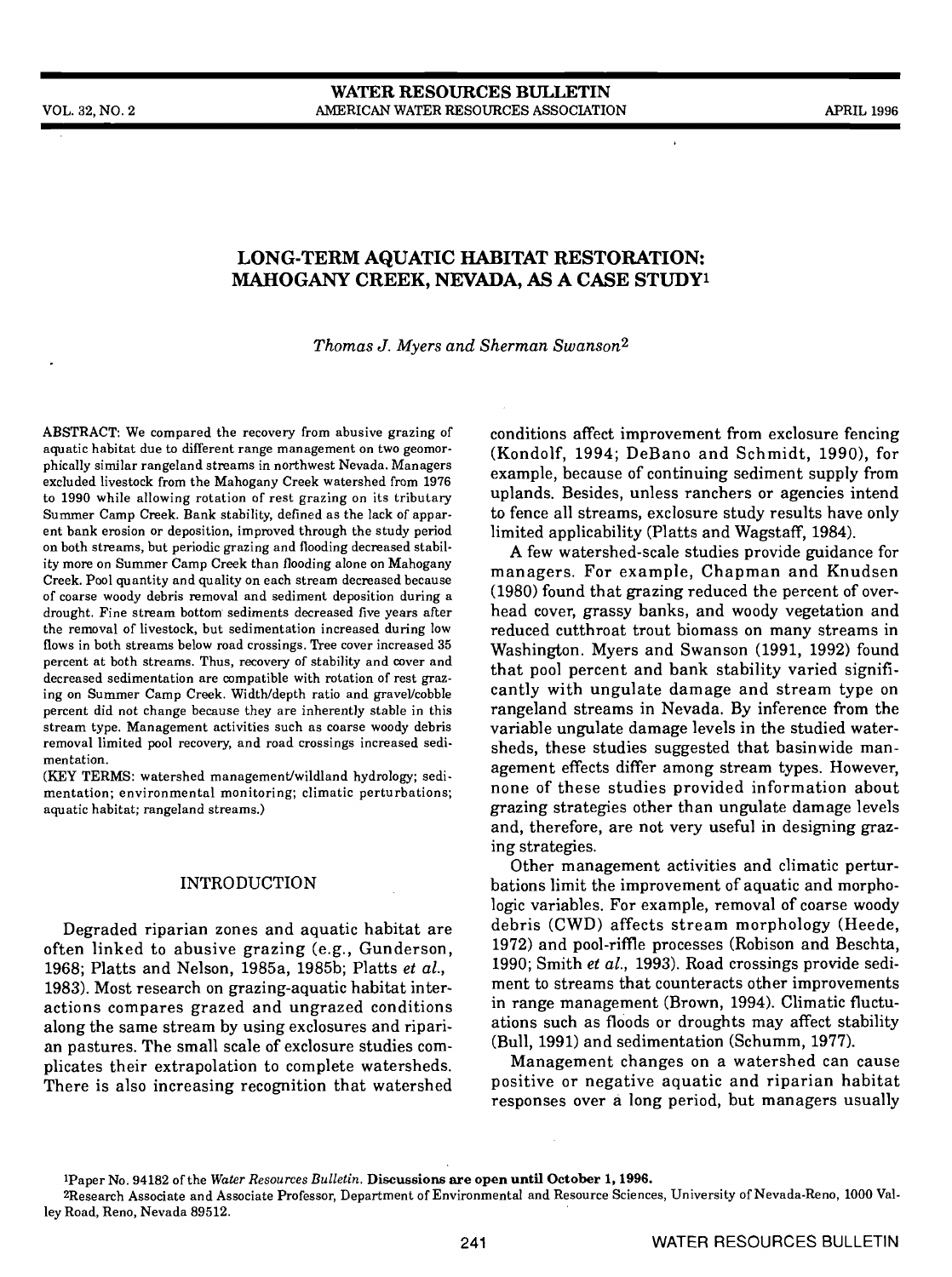collect few data to monitor changes. The Summit Lake watershed in northwestern Nevada is an exception. It became a priority to the U.S. Bureau of Land Management (BLM) because of the listing as a threat-<br>ened species of the Lahonton cutthroat trout<br>(ISEWS 1992) in the early 1970s. The BLM built a (USFWS, 1992) in the early 1970s. The BLM built a watershed exciosure on one branch of the largest tributary to Summit Lake and reduced grazing to. rotation of rest on a second tributary in 1976. The BLM monitored the recovery of each stream for 14 years beginning in 1976.

The objective of this research is to assess the longterm recovery from abusive grazing resulting from watershed scale livestock exciosure and from rotation of rest grazing as well as assessing limitations to the Nevada. We consider the limitations to improvement due to two other management impacts, the presence of road crossings and coarse woody debris removal. Finally, we compare changes due to heavy flooding and drought within this 14-year period.

#### STUDY AREA

#### Geological Setting

The Mahogany Creek (MC) and Summer Camp Creek (SCC) watershed drains 34.4 km2 westward from the Black Rock Mountains in northwestern Nevada (Figure 1). The geologic substrate of the watershed is predominately rhyolitic and basaltic flows (Stewart and Carlson, 1978). Elevations range from 1830 to 2590 m. MC flows into Summit Lake, a terminal lake formed by landslide dam from the Black Rock Mountains about 7840 years BP (Curry and Melhorn, 1990). Climate ranges from moist steppe to dry subhumid continental with 15 to 65 centimeters of annual precipitation depending on elevation (Houghton et al., 1975). Woody riparian vegetation consists mostly of aspen (Populus tremuloides) and willow (Salix sp.).

Both streams, MC and SCC, have moderate channel width/depth ratio (>12), sinuosity (1.2 to 1.4), entrenchment (floodable area less than 2.2 times the channel width), and gradient (2 to 4 percent) with predominately gravel substrate. They rate type B4 in the Rosgen (1994) stream type procedure. Rosgen (1994) describes B- streams as riffle dominated with infrequently spaced pools and a very stable profile and banks. A U.S. Geological Survey gaging station has operated since 1987 about 2 km below the confluence of MC and SCC about 4 km above Summit Lake. Random streamfiow measurements taken during July and August of 1992, 1993, and 1994 indicate that SCC baseflow is 25% greater than on MC. We extended the record of monthly flows by using multiple regression with two nearby gages  $(R^2 = 0.90)$ :

$$
Q_{MC} = .569 + .565 Q_{KR(i)} - .046 Q_{McC(i)}
$$
  
- .00605 Q\_{McC(i-1)} (1)

 $Q_{MC}$  is monthly flow (cms) at MC (U.S. Geological Survey gage No. 10353750);  $Q_{KR}$  is monthly flow at the Kings River near Orovada, Nevada, gage (No. 10353600);  $Q_{McC}$  is monthly flow at the McDermitt Creek near McDermitt, Nevada, gage (No. 10352500); and i and i-1 represent current and lagged months, respectively. The reconstructed and observed hydrographs are combined and presented in Figure 2. Heavy snowfall caused high flows in the early 1980s and an eight-year period with interspersed drought and normal flow years began in 1987 (Table 1).



Figure 1. Location and Site Map for the Study Area in Nevada Showing the Plan of the Watershed, Stream Study Sites, Exciosure Fencing and Roads.

#### Land Management

The BLM built a watershed-scale exciosure in 1976 on MC (Figure 1), while SCC was grazed during five of 14 years between 1976 and 1990 (Table 1). The grazing strategy on SCC is rotation of rest although the rest periods and type of stock varied. There were approximately 300 horses in the pasture containing SCC, but the heaviest usage is south of SCC (BLM, 1993). The exclosure limited but did not eliminate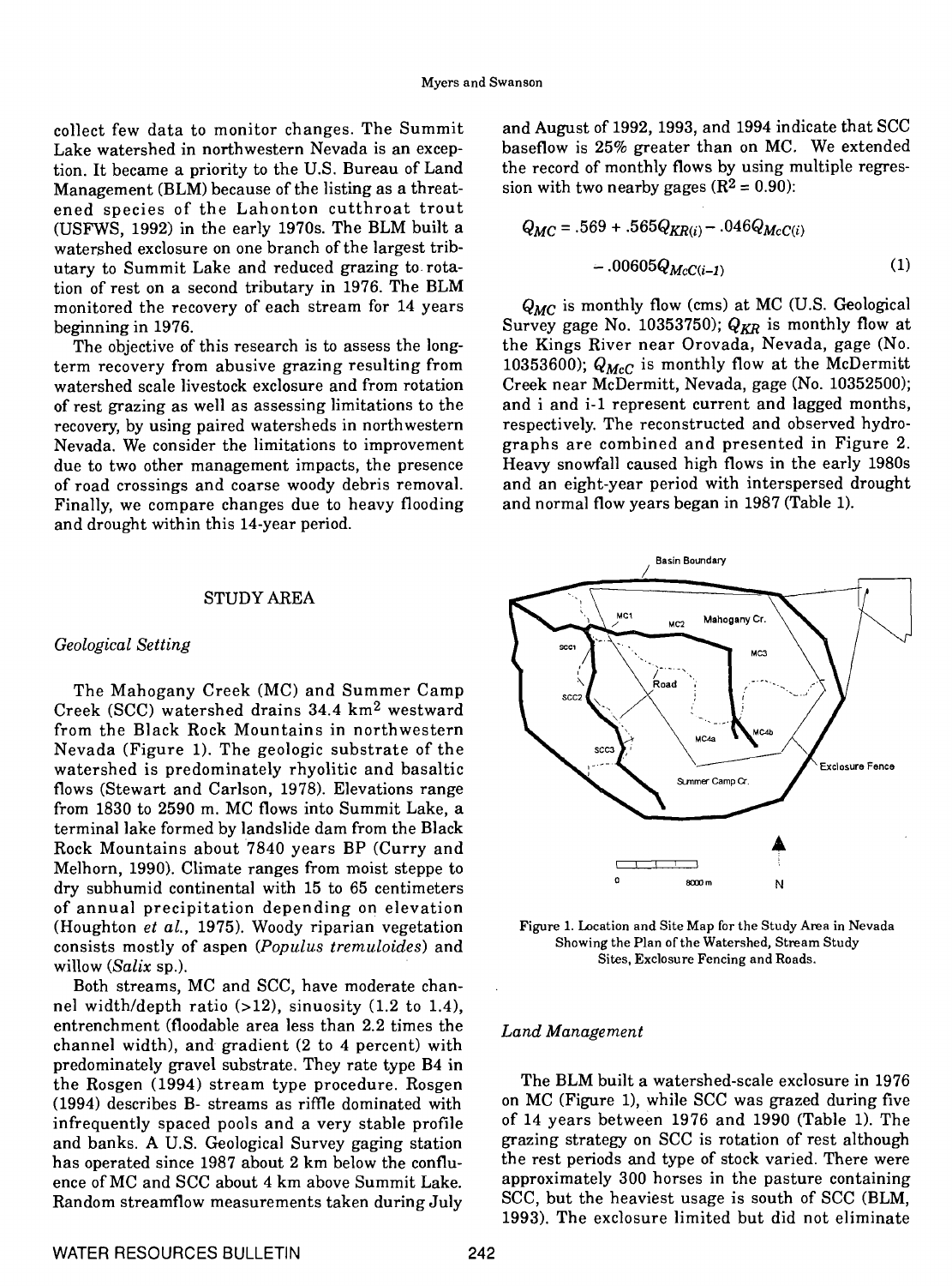

Figure 2. Measured and Predicted Monthly Flow on the U.S. Geological Survey Gaging Station on Mahogany Creek Below the Study Area. Measurements began in October 1987 and were extended with regression using two local gages from October 1976 to September 1987. Gaps on the line represent missing records at one or both gages used as independent variables.

TABLE 1. Grazing Use of Soldier Meadows Allotment in the Summer Camp Pasture and Flow Regime (high, normal, low).

| Year | No. of<br>Animals | <b>Class</b>                         | <b>Use</b><br>Period | Unauthorized<br>$Use*$ | Flow<br>Regime |
|------|-------------------|--------------------------------------|----------------------|------------------------|----------------|
| 1977 | Nonuse            |                                      |                      | $\bf{2}$               | Low            |
| 1978 | Nonuse            |                                      |                      |                        | Normal         |
| 1979 | Nonuse            |                                      |                      |                        | Normal         |
| 1980 | 1902              | Cattle                               | $7/1 - 10/31$        |                        | High           |
| 1981 | 1844              | Cattle                               | 7/1.11/30            |                        | Low            |
| 1982 | Nonuse            |                                      |                      |                        | Normal         |
| 1983 | Nonuse            |                                      |                      | 3                      | High           |
| 1984 | Nonuse            |                                      |                      |                        | High           |
| 1985 | Nonuse            |                                      |                      |                        | Normal         |
| 1986 | 2500              | Sheep                                | $4/11 - 6/30$        | л.                     | Normal         |
| 1987 | 2100              | Sheep                                | 7/1-9/30             |                        | Low            |
| 1988 | 2100              | Sheep                                | $6/1 - 11/15$        |                        | Low            |
| 1989 | Nonuse            |                                      |                      |                        | Normal         |
| 1990 |                   | Grazing occurred after stream survey |                      |                        | Low            |

\*Number of reported incidences of unauthorized grazing by one or more cattle.

horse usage of MC. Observations by the senior author during several weeks of field work during 1990, 1992, 1993, and 1994 suggested that horses were rarely present in the watershed. Stud piles of horse manure were rare in the MC or SCC watersheds but were common in the watershed south of SCC. We do not consider horse trampling or grazing to have had much impact on the study area streams.

Other management activities affected these watersheds. There was approximately two km/km2 of road on both basins with two crossings per stream within the study reach (Figure 1). Also, managers cleared coarse woody debris (CWD) from both streams in the 1970s to clear fish passages (Jack Piccolo, Summit Lake Tribal Fisheries Biologist, personal communication, 1993). This was still obvious in 1994 as seen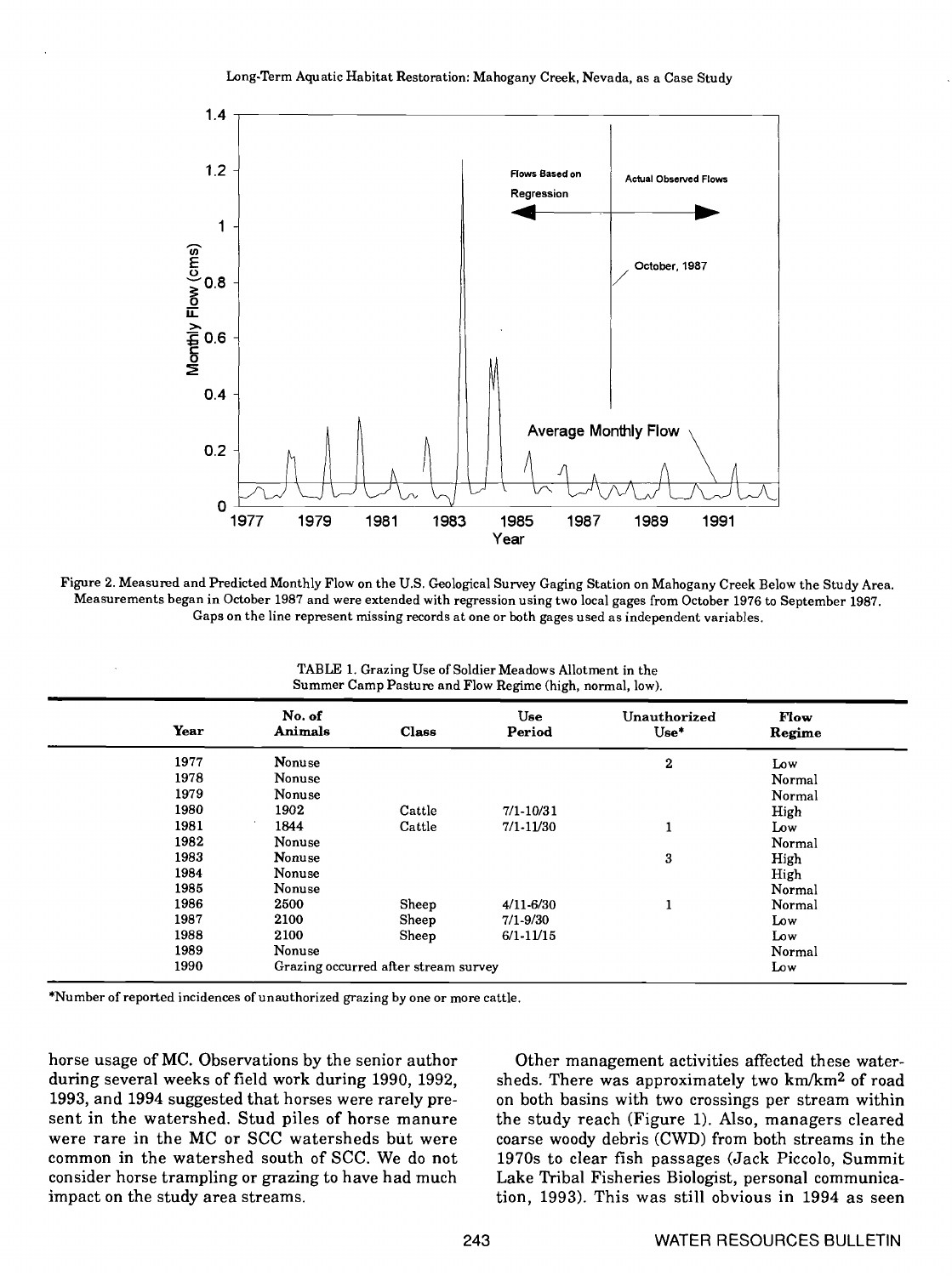sawcuts on riparian shrubs.

# METHOD OF ANALYSIS

# Field Methods

BLM stream surveys (BLM, 1978) included crosssection, pool, substrate, and bank stability charactersection, pool, substrate, and bank stability character-<br>istics. A monitoring station was a randomly chosen<br> $\alpha$ -between accounce stream reach with four cross-channel transects spaced at 30.5 meter intervals. There were five stations on MC (labeled MC#) and three stations on SCC<br>(labeled SCC#) (Figure 1). Thus, monitoring occurred on almost 1 km of the total 12 km of stream in the watershed.

BLM surveyors measured stream cross-sectional properties across each transect as a fraction of water width. We averaged the fractions to determine station values expressed as a percent of stream width. We analyzed pool percent, real pool percent, percent that pooi percent is of a perceived optimum (pool measure), pool quality, percent gravel and cobbles, percent silt (silt, clay and fine organic matter), bank stability,

from old debris on the floodplain and terraces and vegetation type, ungulate bank damage, habitat condition index (HCI), and water width/depth ratio (Table 2).

> Pools are the deeper, placid, slow-moving, low-gradient units of a stream (BLM, 1978), which is compatible with more rigorous definitions used in different studies (e.g., Grant et al., 1990; Myers and Swanson, 1994). The quality of a pool as aquatic habitat depends on depth and cover; therefore, we used the BLM definition that a high quality pool is at least 0.6 meters deep with cover on at least 25 percent of the

> Substrate measurements included percent silt, boulders, and combined gravel/cobble (2 to 308 mm) measured as a fraction of width and averaged over the four transects. Gravel and cobble provides preferred salmonid habitat (Binns and Eiserman, 1979; Kozel and Hubert 1989) while silt degrades the habitat.

> Streambank monitoring included ocular estimates of bank stability, vegetation, and ungulate damage. The surveyor described conditions by using qualitative variables, or categories, such as poor, fair, good and excellent, Categories corresponded to measurable values. The BLM estimates included 30.5 meters of channel length centered at each transect. For example, BLM stability categories are totally unstable, less

| Variable              | Definition                                                                                                                                                                                                                      |
|-----------------------|---------------------------------------------------------------------------------------------------------------------------------------------------------------------------------------------------------------------------------|
| Pool Percent          | Percent of total stream width classified as pools.                                                                                                                                                                              |
| Pool Quality          | Percent of pools rates as high quality which is deeper than 0.6 m with<br>cover on at least 25 percent of the perimeter.                                                                                                        |
| Pool Measure          | Percent that pool percent is of 50 percent considered to be optimum<br>for fish. Pool measure = pool percent/50 or pool measure = $(100$ -pool<br>percent)/50 if pool percent is less or greater than 50 percent, respectively. |
| Real Pool Percent     | Percent of total stream width classified as high quality pools.                                                                                                                                                                 |
| Percent Silt          | Percent of the stream bottom classified as silt, clay, and fine organic<br>matter.                                                                                                                                              |
| Percent Cobble/Gravel | Percent of stream bottom classified as cobble or gravel (2 to 302 mm).                                                                                                                                                          |
| Stability             | Percent of banks rated as stable defined as the lack of obvious<br>erosion or deposition.                                                                                                                                       |
| <b>COVER</b>          | Percent desirable bank vegetation. Assumes that forested banks are<br>most desirable and that brush, herbs, and exposed banks are 75, 50,<br>and 25 percent as desirable.                                                       |
| HCI                   | Habitat condition index: average of pool measure, pool quality, percent<br>cobble/gravel, stability, and COVER.                                                                                                                 |
| Water Width/Depth     | Ratio of the water width to the average water depth.                                                                                                                                                                            |
|                       |                                                                                                                                                                                                                                 |

TABLE 2. Definition of Aquatic and Riparian Variables.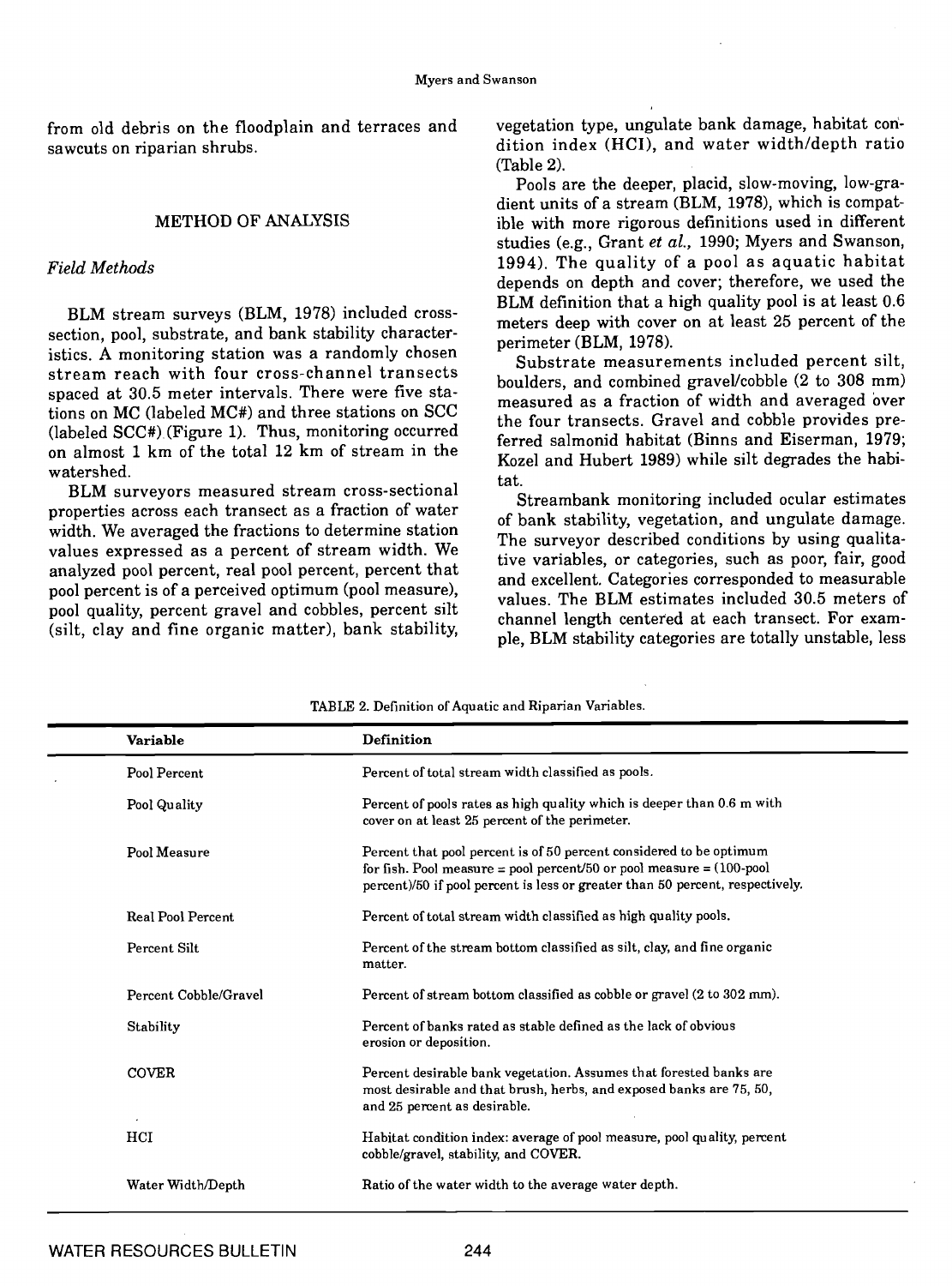than 50 percent, greater than 50 percent, and totally stable. A stable bank did not have obvious signs of just  $\beta_1$ . erosion or deposition. We converted to percent stable by using mid-range values for each category. The BLM rated bank vegetation as exposed, grassy, brushy, and forested, respectively, assuming that forested banks are most desirable. We used BLM's ungulate damage rating as a simple indicator of grazed or not grazed.

## Statistical Methods

We used trend analysis to assess recovery and effects of climatic perturbations. Pool variables, stability, and silt are not normally distributed because their values approached the bounds of 0 or 100. We assessed long-term trends of these time-series data by using the Mann-Kendall sign test (Gilbert, 1987) as follows. First, we determined all possible differences  $x_j-x_k$  where x is the data and j is any year later than k. When considering a single site, there was one observation per year. When considering data pooled over the entire stream, there was more than one observation in any year. Let  $sgn(x_i-x_k)$  be an indicator<br>function equalling 1, 0, or 1 if  $x_i-x_j$  is positive 0, or Whitney U-test (Sokal and Rohlf, 1981), respectively. function equalling 1, 0, or -1 if  $x_i-x_k$  is positive, 0, or negative, respectively. Then, the Mann-Kendall statistic (S) is the sum of indicator functions over all possible comparisons. Increasing values with time give a positive S and decreasing values give a negative S. Hollander and Wolfe (1973) provide significance probabilities when the number of observations is less than 40. When the number of observations exceeds 40, the distribution of S approaches normal. Gilbert (1987) provides formulas for Var (5) and the probability distribution function Z.

Although bounded by 0 and 100, values of gravel/cobble percent and HCI do not approach these bounds and are, along with water width/depth ratio, normally distributed. To test trend with time and difference in mean and trend between streams, we used multiple regression with indicator variables (Manly, 1992; Neter et al., 1985) with the following expanded  $p=0.392$ ,  $p=0.125$ ,  $p=0.392$ , respectively). Initial general form:

$$
V = \beta_0 + \beta_1 \times YEAR + \beta_2 \times I + \beta_3 \times YEAR^*I \qquad (2) \qquad p =
$$

where I is 0 for MC and 1 for SCC and year\*I is an interaction term.  $\beta_1$  is trend on MC, and  $\beta_1 + \beta_3$  is trend on SCC.  $\beta_2$  is the difference in mean values. ment between 1976 and 1990. We also base our The coefficients or sums of coefficients may be tested for significance with standard t-tests (Neter et al., 1985). If  $\beta_3$  is significant, there is a difference in trend between streams. To test trends at individual sites,

we dropped I and the interaction term to determine

To analyze trends in tree cover, we assigned to the variable TREE the value 1 for reaches predominately vegetated with trees and 0 for reaches with other vegetation. Using ordinary least squares regression and data pooled for each stream, we assessed the probability that sites were tree vegetated (Neter et al., 1985):

$$
TREE = \beta_0 + \beta_1 \times YEAR + \beta_2 \times I + \beta_3 \times YEAR \times I
$$
 (3)

 $\beta_1$  is the rate the probability that trees dominated a site changes with year.  $\beta_2$  is the differential probability that sites on SCC were dominated by trees.  $\beta_3$  is an interaction coefficient. Neter et al. (1985) recommended this model for binary dependent data. They indicated that the coefficients are unbiased but will no longer have the minimum variance property. They recommended weighting the analysis with  $\hat{w}_i = 1/(Y_i(1-Y_i))$ , which we did, but the final coefficients did not vary to three significant figures as expected because the mean responses were not near the bounds.

We compared among or between groups with Kruskal-Wallis one-way ANOVA and the Mann-We used chi-square analysis to test the hypothesis of independence between categorical variables (Fienberg, 1980). We calculated correlation between nonnormal variables by using Spearman rank correlation (Sokal and Rohlf, 1981).

#### RESULTS AND DISCUSSION

#### Initial Conditions

Initial (1976) distributions of stability, silt substrate, and all pooi variables (pool percent, quality, measure, and real pooi percent) were not significantly different (U-tests, p=O.392, p=O.392, p=O.500, means of gravel/cobble percent and width/depth ratio were not significantly different (t-tests,  $p=0.485$ ,  $p=0.450$ , respectively). Similar initial conditions suggest, and we assume for this analysis, that trends observed on just one stream represent different recovery rates and responses to climate due to manageassumption on similar basin sizes, relief, geology, and stream type on the two streams.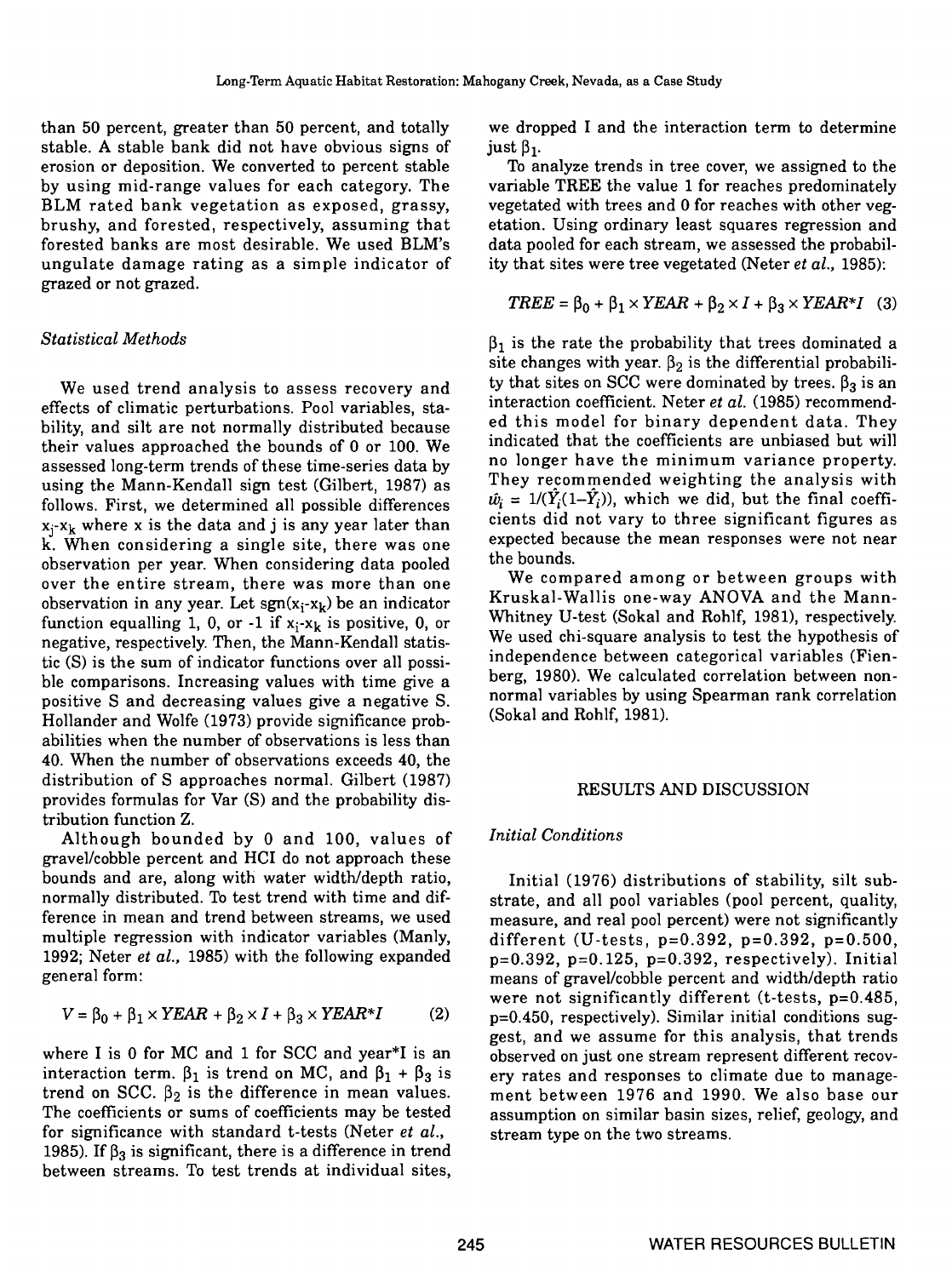#### Bank Stability

From 1976 to 1990, bank stability increased significantly on MC but not on SCC due to cattle grazing  $\frac{1}{2}$  s periods and floods (Table 3, Figure 3). Grazing followed by floods caused greater stability decreases on  $\frac{2}{3}$  40 SCC than just floods on MC. Negative correlation  $(r=$ 0.45) with flows in May and June also suggested that high flow decreased stability. We then split the data into two periods, 1976 to 1981 and 1982 to 1990. During the first period, stability increased only on MC  $_{76}$ and on station MC3. Beginning in 1982, stability increased significantly on both streams and at several individual stations (Table 3, Figure 3). Sheep grazing in 1986-1988 did not decrease stability on SCC.

Stability varied significantly among cover type<br>(Kruskal-Wallis test statistic (KWS) = 25.1,  $p < 0.001$ ) with tree-covered banks being the most stable  $\frac{1}{2}$ (Figure 4). Stability was also significantly higher (Mann Whitney  $U = 5.12$ , p<0.001) on stations without observed ungulate damage (Figure 5). These results agree with other studies linking bank stability to cover type and ungulate bank damage (Heede, 1972; Myers and Swanson, 1991, 1992).

# Pool Variables

Pool percent (Figure 6) and pool measure, while fluctuating greatly, generally decreased through the study period (Table 4). Pool percent declined from near the biological optimum of 50 percent. In



Figure 3. Time Series of Streambank Stability for Summer Camp Creek (a) and Mahogany Creek (b) (see Table 3 for significance of trends).

|                  |      | 1976-19901              | 1976-19812   |                         | 1982-19903 |              |
|------------------|------|-------------------------|--------------|-------------------------|------------|--------------|
| <b>Station</b>   | s    | $\overline{\mathbf{P}}$ | S            | $\overline{\mathbf{P}}$ | s          | $\mathbf{P}$ |
| MC1              | 22   | .113                    | 4            | .242                    | 13         | .110         |
| MC2              | 19   | .165                    | 3            | .325                    | 17         | .049         |
| MC3              | 24   | .105                    | 10           | .008                    | 12         | .130         |
| MC4a             | 17   | .914                    | 4            | .242                    | 19         | .030         |
| MC4b             | 18   | .180                    | $\mathbf{1}$ | .500                    | 4          | .381         |
| MC               | 460  | .012                    | 89           | .019                    | 310        | .000         |
| SCC <sub>1</sub> | $-3$ | .457                    | 1            | .500                    | 5          | .345         |
| SCC <sub>2</sub> | 20   | .152                    | $-1$         | .500                    | 15         | .075         |
| SCC <sub>3</sub> | 19   | .165                    | 3            | .325                    | 26         | .003         |
| <b>SCC</b>       | 106  | .225                    | 8            | .436                    | 121        | .004         |

TABLE 3. Trend of Stream Bank Stability, S is Mann-Kendall

 $1<sub>n=70</sub>$  for MC, n=42 for SCC, n=14 for individual stations.

 $2n=25$  for MC, n=15 for SCC, n=5 for individual stations.

345 for MC, n=27 for SCC, n=9 for individual stations.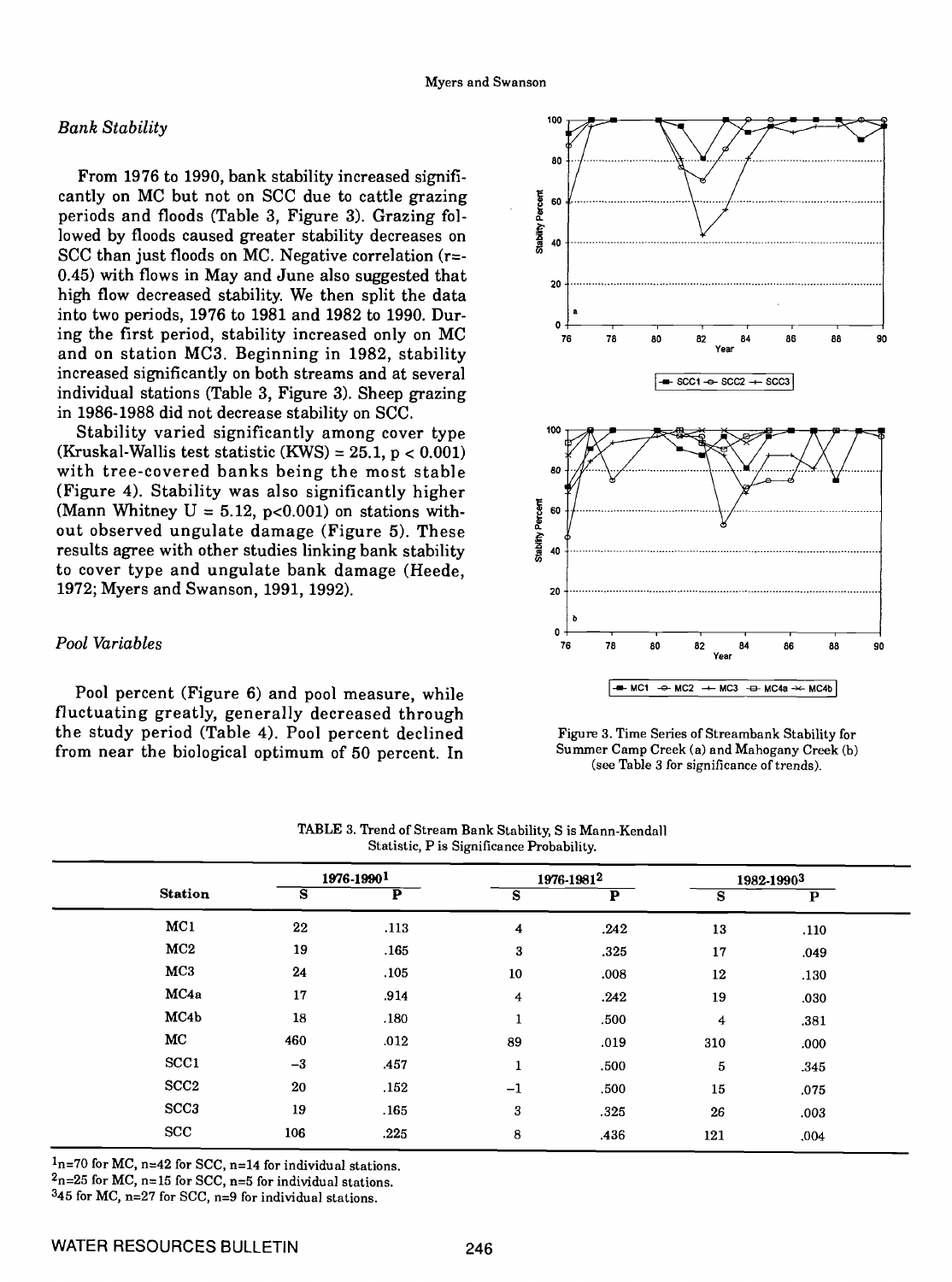anecdotal comparison, pools on SCC appeared to decrease more than on MC.



Figure 4. Variation of Streambank Stability of Both Streams with Dominant Cover Type. The rectangle envelopes the middle 50 percent of observations; the line in the middle is the median; the vertical line represents the complete range.





Spearman rank correlations of pooi percent (0.21 and 0.29) and pool measure (0.21 and 0.22) with fine gravel and silt percents indicated weak correspondence between substrate type or sediment deposition and pooi formation. This agrees with theories of pool formation by scouring of fines (Mime, 1982) and velocity reversal (Keller, 1971; Keller and Florsheim, 1993), and it suggests that these processes operate on these sites. At base flow, pool velocity is low due to wider cross-sectional area. At high flow, cross-sectional area increases faster in the riffle and eventually the pool velocity exceeds the riffle velocity. Velocity vectors converge in pools and scour the substrate. This process description explains increases in pool area after high flows in 1983 (Figure 6). As flow decreased after peak flow events, fine substrate settled in the poois, decreasing their area.



Figure 6. Time Series of Pool Percent for Summer Camp Creek (a) and Mahogany Creek (b) (see Table 4 for significance of trends).

Pool quality decreased rapidly through the period (Figure 7). Probably, initial poor quality pools disappeared and high quality pools became shallow, decreasing both the pool percent and quality. Quality increased moderately in 1983, mostly on the ungrazed MC, due to increased pool depth. However, localized scour probably limited improvements in quality by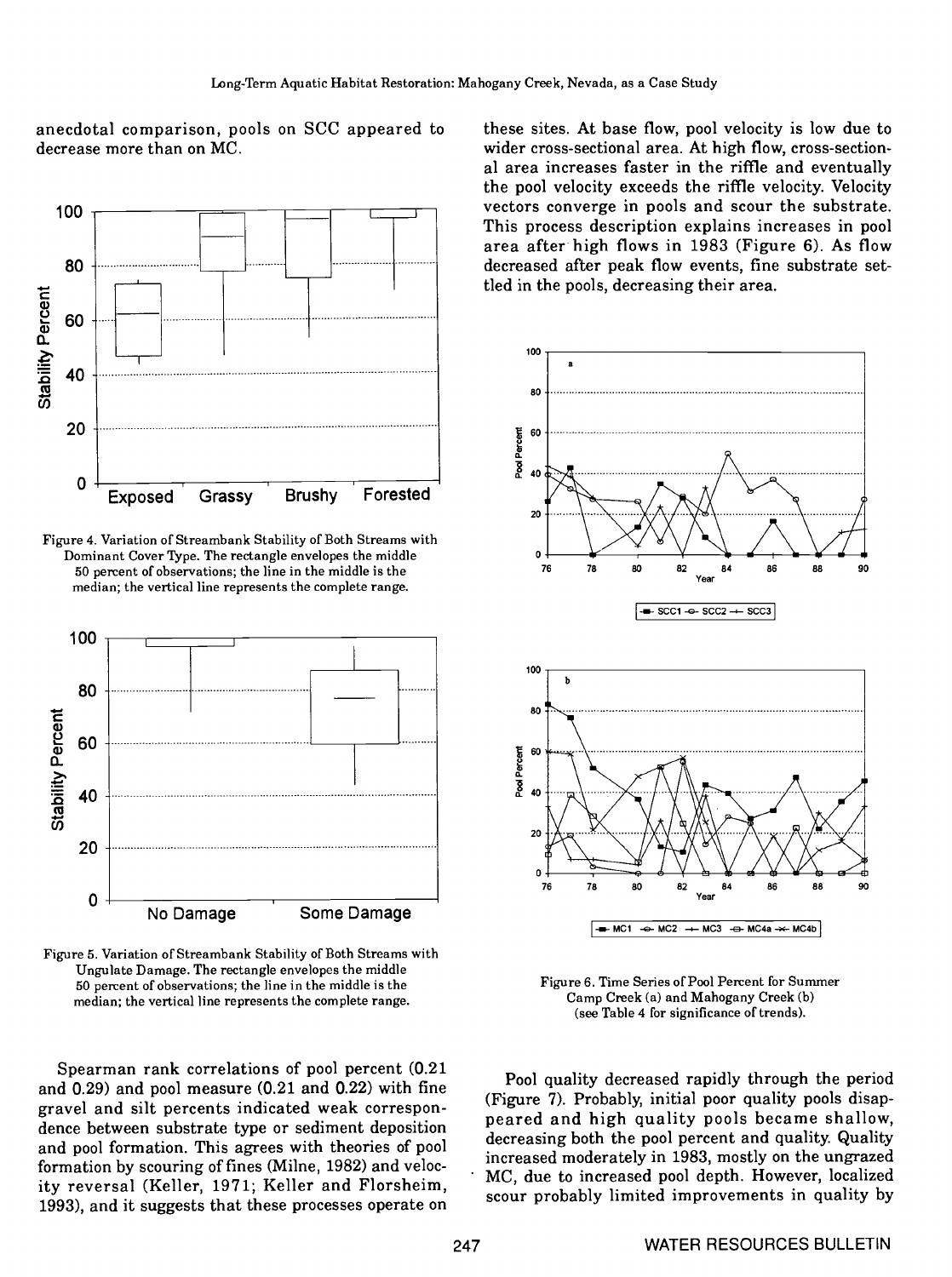|                  |        | <b>Pool Percent</b> |        | <b>Pool Measure</b> |              | <b>Pool Quality</b> |          | <b>Real Pool Percent</b> |  |
|------------------|--------|---------------------|--------|---------------------|--------------|---------------------|----------|--------------------------|--|
| Station*         | S      | P                   | S      | P                   | S            | P                   | S        | Р                        |  |
| MC1              | $-23$  | .117                | 17     | .194                | $-8$         | .042                | $-6$     | .394                     |  |
| MC2              | $-18$  | .180                | $-18$  | .180                | **           | $\pm\pm$            | $-6$     | .394                     |  |
| MC3              | $-1$   | .500                | $-1$   | .500                | $***$        | $\pm$ $\pm$         | 23       | .117                     |  |
| MC4a             | $-42$  | .012                | $-42$  | .012                | $\pm\pm$     | $\pm\pm$            | $-5$     | .415                     |  |
| MC4b             | $-50$  | .002                | $-42$  | .012                | $-46$        | .007                | $-42$    | .012                     |  |
| MC               | $-548$ | .003                | $-360$ | .033                | $***$        | $\pm$               | $-155$   | .195                     |  |
| SCC1             | $-42$  | .012                | $-42$  | .012                | $+ +$        | **                  | $-2$     | .479                     |  |
| SCC <sub>2</sub> | $-23$  | .117                | $-23$  | .118                | $-3$         | .457                | $-1$     | .500                     |  |
| SCC <sub>3</sub> | $-36$  | .028                | $-36$  | .028                | $***$        | **                  | $\bf{2}$ | .479                     |  |
| <b>SCC</b>       | $-309$ | .000                | $-192$ | .017                | $\star\star$ | $\pm$ 10            | $-28$    | .378                     |  |

TABLE 4. Trend of Pool Variables Defined in Table 2 from 1976 to 1990.

\*n=70 for MC, n=42 for SCC, n=14 for individual stations.

\*\*There is too little non-zero data (35 percent of observations) for analysis.



Figure 7. Time Series of Pool Quality Percent for flow year 1983 did not last. Summer Camp Creek (a) and Mahogany Creek (b) (see Table 4 for significance of trends).

removing cover (Shields et al., 1994). Pool infilling during drought decreased pooi quality and pool area in the late 1980s.

All pool variables show a weak Spearman rank correlation with organic debris (pool percent- 0.26, pool measure- 0.25, pool quality- 0.25, real pool percent-0.25), which agrees with many other studies (Carlson et al., 1990; Robison and Beschta, 1990; Shirvell, 1990) in that organic debris had positive effects on pool formation and quality. By removing CWD, managers may have decreased stability of or actually removed many pools (Heede, 1972; Smith et al., 1993). As discussed below, trees have been recovering, but that apparently has not yet provided substantial CWD to the system. This suggests that tree recovery requires more than 15 years to substantially increase<br>
Name of the studies (Carlson et al. 1990) suggested CWD. Other studies (Carison et al., 1990) suggested <sup>56</sup> that vegetation recovery required 50 years to supply much CWD to the streams.

Multiple regression analyses of all pool variables with flow rates in May, June, and July were insignificant. June and July rates represented flows occurring during the survey, and May rates indicated pool form-<br>ing flows. This lack of correlation with current flow rate will be counterintuitive to many managers who blame low flow conditions for poor pooi conditions.  $\frac{1}{2}$   $\frac{1}{2}$   $\frac{1}{8}$   $\frac{1}{8}$   $\frac{1}{8}$   $\frac{1}{8}$   $\frac{1}{8}$   $\frac{1}{8}$   $\frac{1}{8}$   $\frac{1}{8}$   $\frac{1}{8}$   $\frac{1}{8}$  Droughts may cause pool infilling, but these results<br>
and those of Kershner and Snider (1992) indicat and those of Kershner and Snider (1992) indicate that flow rate at the time of measurement was less important. The lack of correlation with May flows indicated that low runoff during droughts was insufficient to form pools and that increases in pools during the high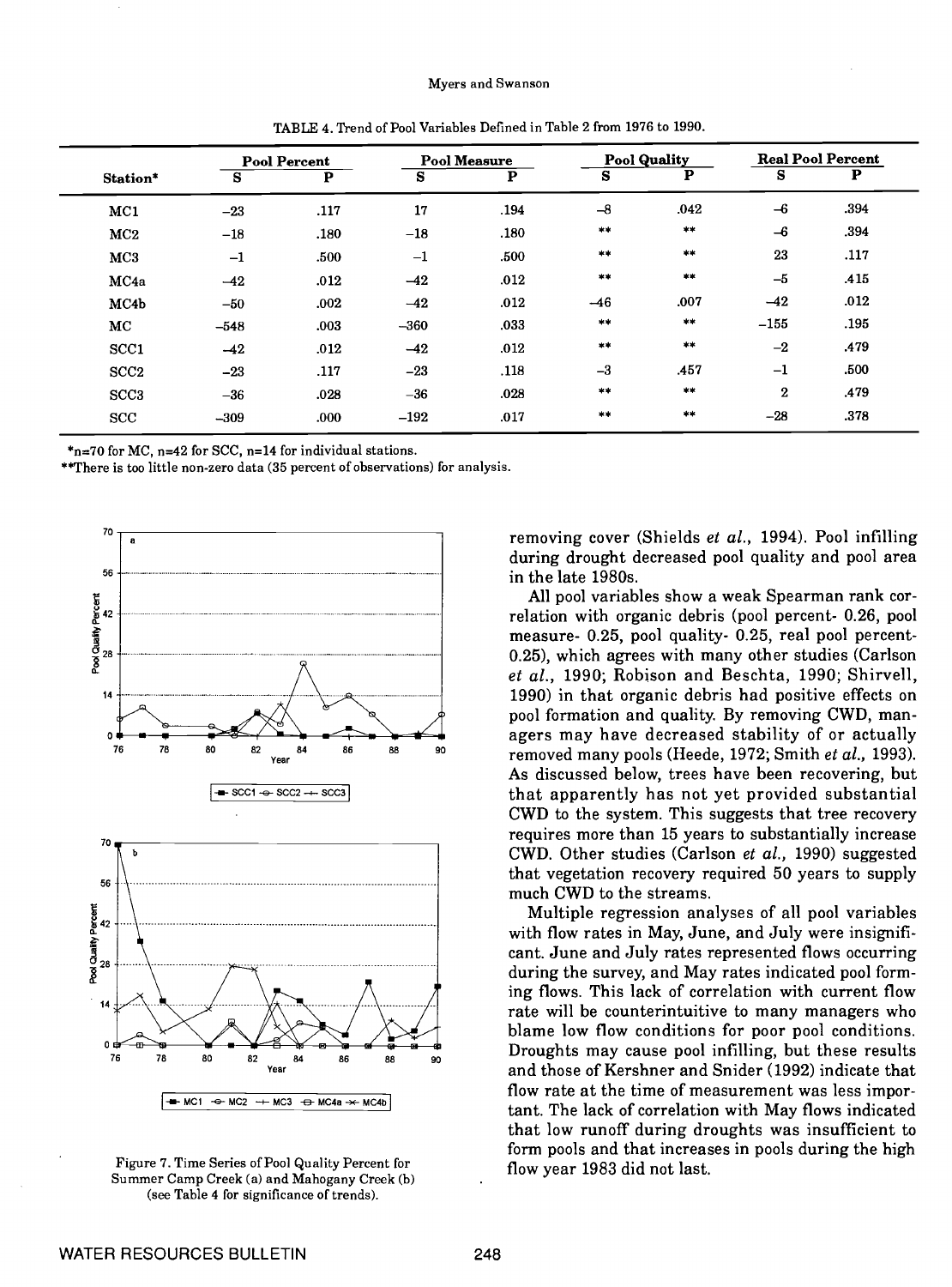Finally, no pool variables correlated with bank stability or cover, suggesting that local bank improvement did not immediately influence the riffle-pool sequence. Stream bottom processes of sediment transport and scour apparently occurred independently of bank conditions. Riparian vegetation and stable banks usually provide cover for pools and overhangs, but the lack of correlation with pooi quality or real pool percent suggests that riparian vegetation had not yet matured to the point of improving pooi shape or size.

#### Stream Bottom Variables

Silt decreased through the study period, with most decreases occurring from 1976 to 1981 (Figure 8). Fine sediment accumulation indicates excessive silt loading upstream (Lisle and Lewis, 1992). Measureloading upstream (Lisle and Lewis, 1992). Measure-<br>ment of silt provided an assessment of cumulative<br>effects upstream of monitoring stations (Lisle and  $\frac{2}{3}$ <sup>48</sup> effects upstream of monitoring stations (Lisle and Hilton, 1992). Once sediment sources heal, streams require time to transport sediment through their system (Cushing et al., 1993). This watershed required about five years beginning with the improved grazing management. After high water, silt was absent from the system and only began to substantially reappear in 1987 on MC and 1988 on SCC after several years of low flows. Most accumulations were just below roads.

There was no significant trend in gravel/cobble percent or variation between streams as represented by coefficients from the Equation (2) model. It increased until about 1984 and decreased until 1987 on the upstream stations (SCC3, MC4a and MC4b) of both streams (Figure 9). Decreases after 1985 exceeded the slight increases in silt. Apparently, increases and decreases in boulder percent on these upper stations (Figure 9) caused opposite fluctuations in gravel! cobble percents. Correlation with silt and boulder percents for upstream stations support this interpretation  $(r=-0.12$  and  $-0.83$ , respectively).

# $Vegetation Changes$   $40$

The probability that trees dominated stream banks <sup>20</sup> on both streams increased with time:

$$
TREE = -1.27 + 0.0233 \times YEAR + 0.0429 \times I \qquad (4)
$$

TREE is the probability that trees were dominant at TREE is the probability that trees were dominant at  $a$  site on stream I in a given year. The interaction term,  $\beta_3$ , in Equation (3) was insignificant (p=0.95), and we dropped it for Equation (4) to better determine the average difference between streams, which



Figure 8. Time Series of Percent Silt for Summer Camp Creek (a) and Mahogany Creek (b). Decreases are significant for Summer Camp Creek, Station 2 (p=O.O4O), and Mahogany Creek, Station 1 (p=0.006), and Station 3 (p=0.031).



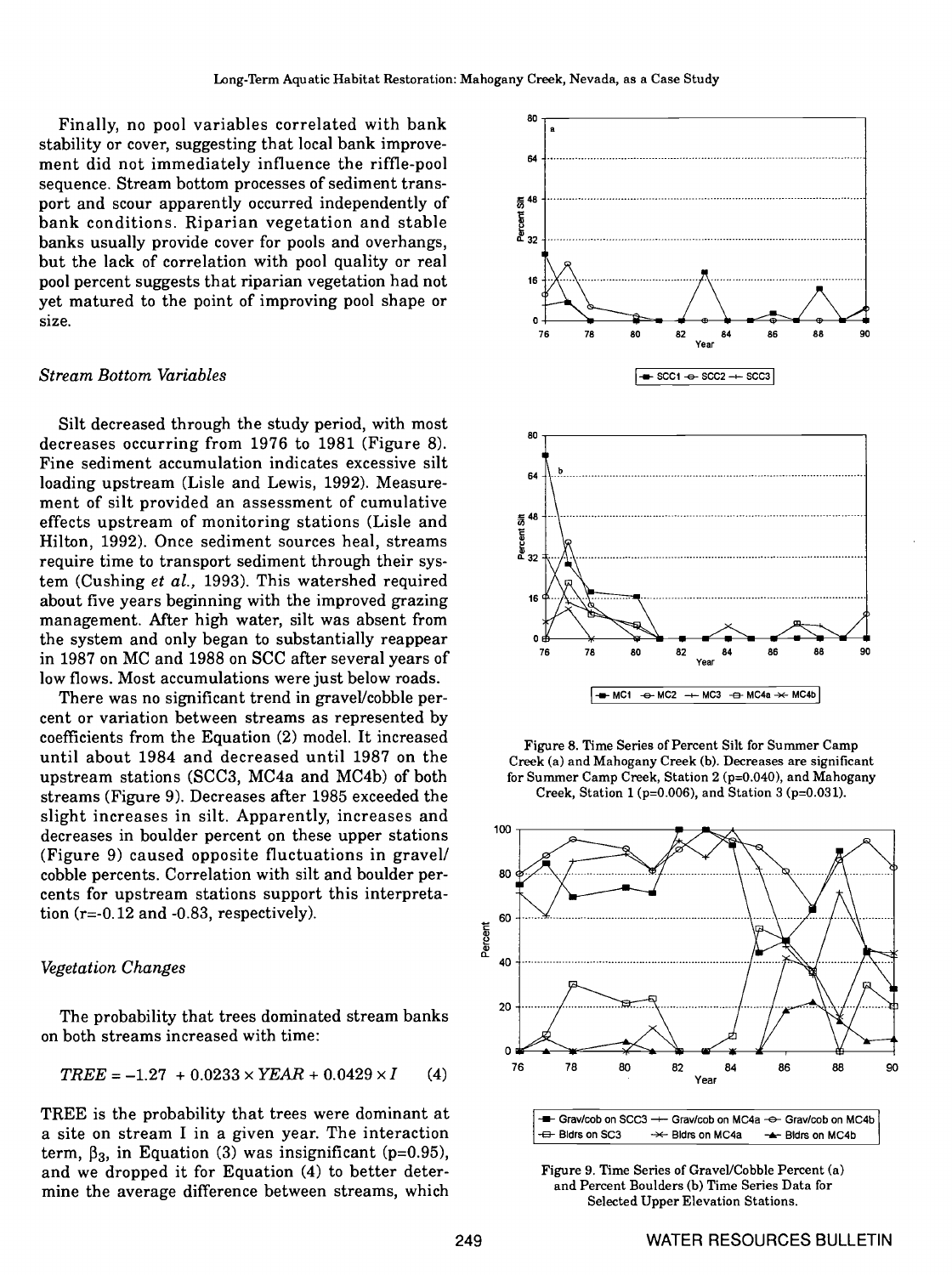also was insignificant (p=0.15). We kept  $\beta_2$  in Equation (4) to illustrate that trend was much more important than between stream differences. The significant coefficient of YEAR (p=O.022) indicates a trend. Between 1976 and 1990, the probability for banks to be predominately trees increased 0.35. Increasing tree cover paralleled and probably caused the improvement in bank stability.

Categorical vegetation types (exposed, grassy, brush, forest) did not vary between streams because of equivalent increases in tree cover, but they did vary with ungulate damage (chi-square test statistic,  $(\chi^2)$ =13.5, p=.004). Bare or grass-covered banks had more ungulate damage than expected while tree covered banks had less than expected. This vegetation/ ungulate damage relation suggested that regeneration of bank tree cover followed the decrease in ungulate damage due to the SCC grazing regime.

## Habitat Condition Index

There was no general trend of HCI with time or difference between streams. Stations MC4a and MC4b had significant decreases (1.3 and 1.5 percent per year, P=0.047 and 0.030, respectively) due to decreasing pool measure and gravel/cobble percent. Lack of detected trend suggests that obvious indicators such as bank vegetation and stability may not indicate improvement of aquatic habitat if it actually occurred or that HCI is an inefficient estimator of overall quality (Myers and Swanson, 1991).

Correlations between pooi variables (pool measure and pooi quality) and bank variables (stability and COVER) were high (r=0.60 and 0.45, p<0.O0l, respec- tively). Correlations of all variables with the gravel/cobble percent and of pool variables and bank variables were all very low (r<0.11). Decreases in pool percent and quality and increases in stability (Figures ous parameters. In this study, both streams are type<br>3. 6. and 7) counteracted each other thus limiting the B4 (Rosgen, 1994), which may limit pool, gravel/ 3, 6, and 7) counteracted each other thus limiting the value of HCI.

## Width/Depth Ratio

The water width/depth ratio at base flow indicates the stability of the base flow channel (Osterkamp and  $\frac{e}{2}$  and stream structure (whyers and swan-<br>
son, 1994; Heede, 1972) are important controls of pool Hupp, 1984) and is a shape factor (Richards, 1982) integrating cross-sectional shape into one variable. There was no trend with time or difference between the streams. Only stations MC2 and MC4a had significantly  $(P=0.05)$  higher water width/depth ratios  $(W/D$  imposed by geomorphology. = 30.0 for each, compared to an overall average 24.0).<br>Only station MC4a had a significant (P=0.021, 3.2/year) trend. There were no differences in

width/depth ratio with or without ungulate damage or tree cover, and correlation between width/depth ratio and stability was insignificant. Typically, stable banks have dense vegetation or high quantities of large rock (Myers and Swanson, 1992) and a strong effect on cross-sectional properties (Millar and Quick, 1993). The lack of trend and differences between groups suggests that cross-sectional shapes on these streams are stable for the range of grazing management studied here.

### **CONCLUSION**

Both study streams improved since 1976 when heavy, season-long grazing ended. Stability and tree cover increased while sedimentation decreased without regard to grazing treatment. The fact that conditions improved on SCC and MC suggests that long-term recovery is consistent with rotation of rest grazing where rest occurred nine of 14 years. However, the stability decrease due to flooding after two years of grazing suggests that additional rest for SCC at the beginning of the study period may have been necessary. Sheep grazing after several additional years of recovery did not apparently have detrimental effects on SCC.

Some variables did not improve due to other management, initial conditions, or climatic perturbations. For example, fine sediment decreased overall, but accumulations during low flow coincided with roads which act as a source of and conduit for fine sediment to reach the stream. Significant improvements to these streams may result from a reduction in roads and crossings. Also, CWD removal possibly prevented improvement of pools.

Stream type inherently limits improvement of various parameters. In this study, both streams are type cobble, and width/depth variables. The lack of differences in some variables between streams suggests uniformity not substantially affected by the varying management. Most pool variables decreased, but there is little indication here or in the literature as to potential values for this stream type. Gradient (Kozel et al., 1989) and stream structure (Myers and Swanvariables that are slow or impossible to change. As expected, width/depth ratio did not improve on B4 streams. Managers must understand the limits

Land managers must understand individual components which determine aquatic and riparian habitat quality. The widely used index HCI did not distinguish between streams or among stations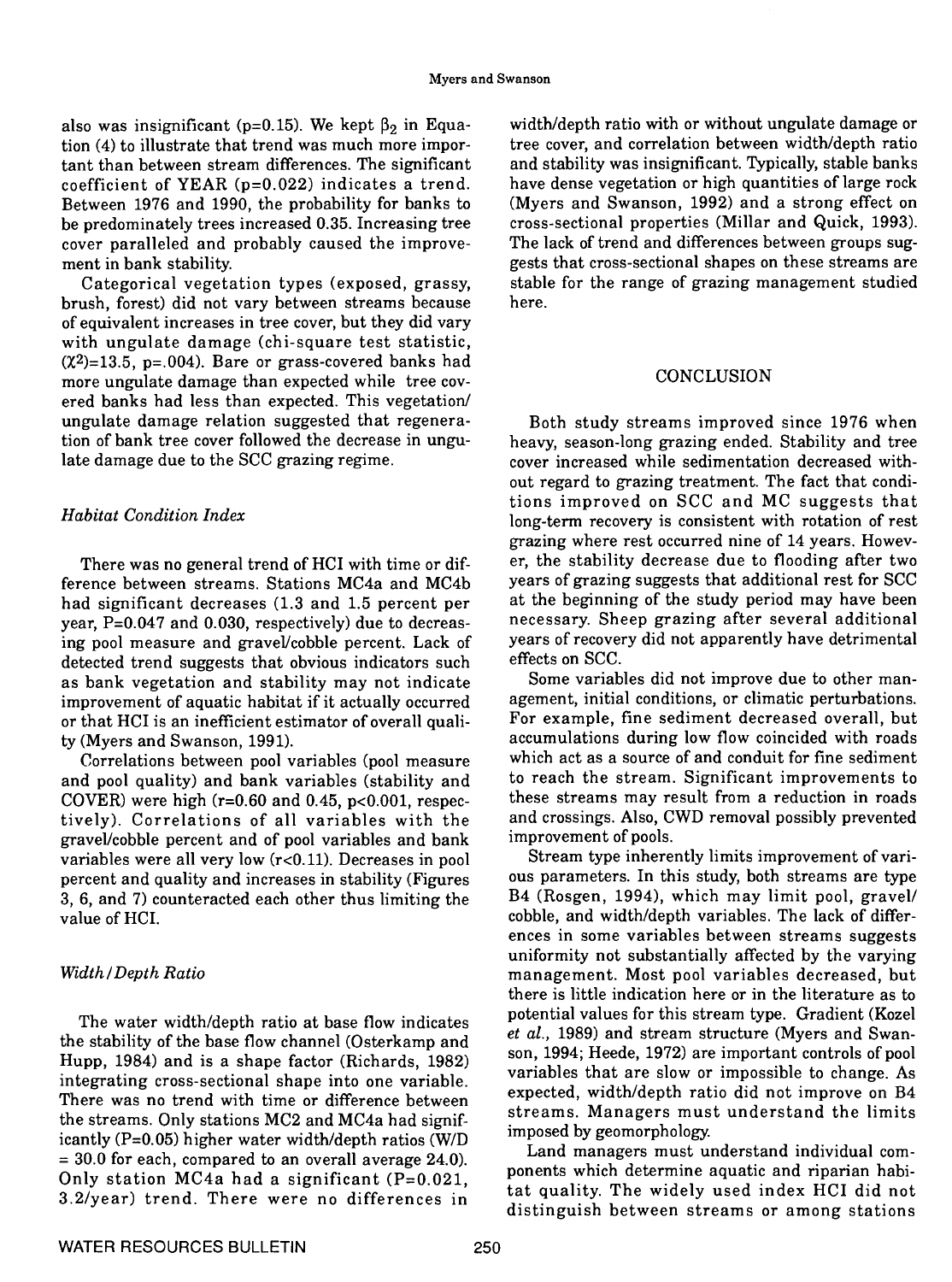because of the negative correlation between constituent variables. Land managers should study individual factors rather than relying heavily on general indices. Managers should decide which parameters tion Monitor<br>limit the quality of their stream and isolate the man-<br>York, 320 pp. limit the quality of their stream and isolate the management activity that most affects that parameter. Then they can probably choose which aspect to concentrate upon. This study provides not only one example of how management can substantially improve aquatic habitat conditions but also how geology and past management may limit the options of contemporary managers.

#### ACKNOWLEDGMENTS

This research was funded by a Federal Aid in Sport Fish Restoration grant from the Nevada Division of Wildlife and funds from the Nevada Agricultural Experiment Stations Project 52CB. We thank Rick Rieber of the BLM for review. We also thank Gene Weller, Jim French, and Leroy McClelIand of the Nevada Division of Wildlife, Jack Piccolo and William Cowan of the Summit Lake Indian Reservation, and Arne Bergland and Ron Frazer of the BLM for their many helpful comments concerning the management of Mahogany Creek. Dennis Toll of the BLM collected many of the early data.

#### LiTERATURE CITED

- Binns, N. A. and F. M. Eiserman, 1979. Quantification of Fluvial Trout Habitat in Wyoming. Transactions of the American Fisheries Society 108:215-228.
- Brown, K. J., 1994. River-Bed Sedimentation Caused by Off-Road Vehicles at River Fords in the Victorian Highlands, Australia. Water Resources Bulletin 30:239-250.
- Bull, W. B., 1991. Geomorphic Responses to Climatic Change. Oxford University Press, New York, New York, 326 pp.
- Bureau of Land Management (BLM), 1978. Manual 6671 Stream Surveys. USD1 Bureau of Land Management, Nevada State Office, Reno, Nevada.
- Bureau of Land Management (BLM), 1993. Soldier Meadows Allotment Reevaluation (draft). USD1 Bureau of Land Management, Winnemucca District Office, Winnemucca, Nevada.
- Carlson, J. Y., C. W. Andrus and H. A. Froehlich, 1990. Woody<br>Cambridge Univ. Press, New York, New York, 353 pp. Debris, Channel Features, and Macroinvertebrates of Streams With Logged and Undisturbed Riparian Timber in Northeastern Oregon, U.S.A. Canadian Journal of Fisheries and Aquatic Sciences 47:1101-1111.
- Chapman, D. W. and E. Knudsen, 1980. Channelization and Livestock Impacts on Salmonid Habitat and Biomass in Western Washington. Transactions of the American Fisheries Society 109:357-363.
- Curry, B. B. and W. N. Meihorn, 1990. Summit Lake Landslide and Geomorphic History of Summit Lake Basin, Northwestern Nevada. Geomorphology 4:1-17.
- Cushing, C. E., G. W. Minshall, and J. D. Newbold, 1993. Transport Dynamics of Fine Particulate Organic Matter in Two Idaho Streams. Limnology and Oceanography 38: 1101-1115.
- DeBano, L. F. and L. J. Schmidt, 1990. Potential for Enhancing Riparian Habitats in the Southwestern United States With Watershed Practices. Forest Ecology and Management 33:385- 403
- Fienberg, S. E., 1980. The Analysis of Cross-Classified Categorical Data (2nd. Edition). The MiT Press. Cambridge, Massachusetts, 246 pp.
- Gilbert, R. 0., 1987. Statistical Methods for Environmental Pollution Monitoring. Van Nostrand Reinhold Co. New York, New
- Grant, G. E., F. J. Swanson, and M. G. Wolman, 1990. Pattern and Origin of Stepped-Bed Morphology in High-Gradient Streams in Western Oregon. Geological Society of America 102:340-352.
- Gunderson, D. R., 1968. Floodplain Use Related to Stream Morphology and Fish Populations. Journal of Wildlife Management 32:507-514
- Heede, B. H., 1972. Influences of a Forest on the Hydraulic Geometry of Two Mountain Streams. Water Resources Bulletin 8:523- 530.
- Hollander, M. and D. A Wolfe, 1973. Nonparametric Statistical Methods. John Wiley and Sons, New York, New York, 503 pp.
- Houghton, J. G., C. M. Sakamota, and R. 0. Gifford, 1975. Nevada's Weather and Climate. Nevada Bureau of Mines and Geology, Special Publication 2, 78 pp.
- Keller, E. A., 1971. Areal Sorting of Bed-load Material: The Hypothesis of Velocity Reversal. Geological Society of America Bulletin 82:753-756.
- Keller, E. A. and J. L. Florsheim, 1993. Velocity-Reversal Hypothesis: A Model Approach. Earth Surface Processes and Landforms 18:733-740.
- Kershner, J. L. and W. M. Snider, 1992. Importance of a Habitat-Level Classification System to Design Instream Flow Studies. In: River Conservation and Management, P. J. P. Calow and G. E. Petts (Editors). John Wiley and Sons, New York, New York, Chapter 12.
- Kondoif, G. M., 1994. Lag in Stream Channel Adjustment to Livestock Exclosure, White Mountains, California. Restoration Ecology 2:226-230.
- Kozel, S. J. and W. A. Hubert, 1989. Testing of Habitat Assessment Models for Small Trout Streams in the Medicine Bow National Forest, Wyoming. North American Journal of Fisheries Management 9:458-464.
- Kozel, S. J., W. A. Hubert, and M. G. Parsons, 1989. Habitat Features and Trout Abundance Relative to Gradient in Some Wyoming Streams. Northwest Science 63: 175-182.
- Lisle, T. E. and S. Hilton, 1992. The Volume of Fine Sediment in Pools: An Index of Sediment Supply in Gravel-Bed Streams. Water Resources Bulletin 28:371-383.
- Lisle, T. E. and J. Lewis, 1992. Effect of Sediment Transport on Survival of Salmonid Embryos in a Natural Stream: A Simulation Approach. Canadian Journal of Fisheries and Aquatic Sciences 49:2337-2344.
- Manly, B. F., 1992. The Design and Analysis of Research Studies.
- Millar, R. G. and M. C. Quick, 1993. Effect of Bank Stability on Geometry of Gravel Rivers. Journal of Hydraulic Engineering 119:1343-1363.
- Milne, J. A., 1982. Bed-Material Size and the Riffle-Pool Process. Sedimentology 29:267-278.
- Myers, T. J. and S. Swanson, 1991. Aquatic Habitat Condition Index, Stream Type, and Livestock Bank Damage in Northern Nevada. Water Resources Bulletin 27:667-677.
- Myers, T. J. and S. Swanson. 1992. Variation of Stream Stability With Stream Type and Livestock Bank Damage in Northern Nevada. Water Resources Bulletin 28:743-754.
- Myers, T. and S. Swanson, 1994. Grazing Effects on Pool Forming Features in Central Nevada. In: Effects of Human-Induced Changes on Hydrologic Systems, R. A. Marston and V. R. Hasfurther (Editors). American Water Resources Association, Jackson Hole, Wyoming, pp. 235-244.
- Neter, J., W. Wasserman, and M. H. Kutner, 1985. Applied Linear Statistical Sodels (2nd. Edition). Irwin, Homewood, Illinois.